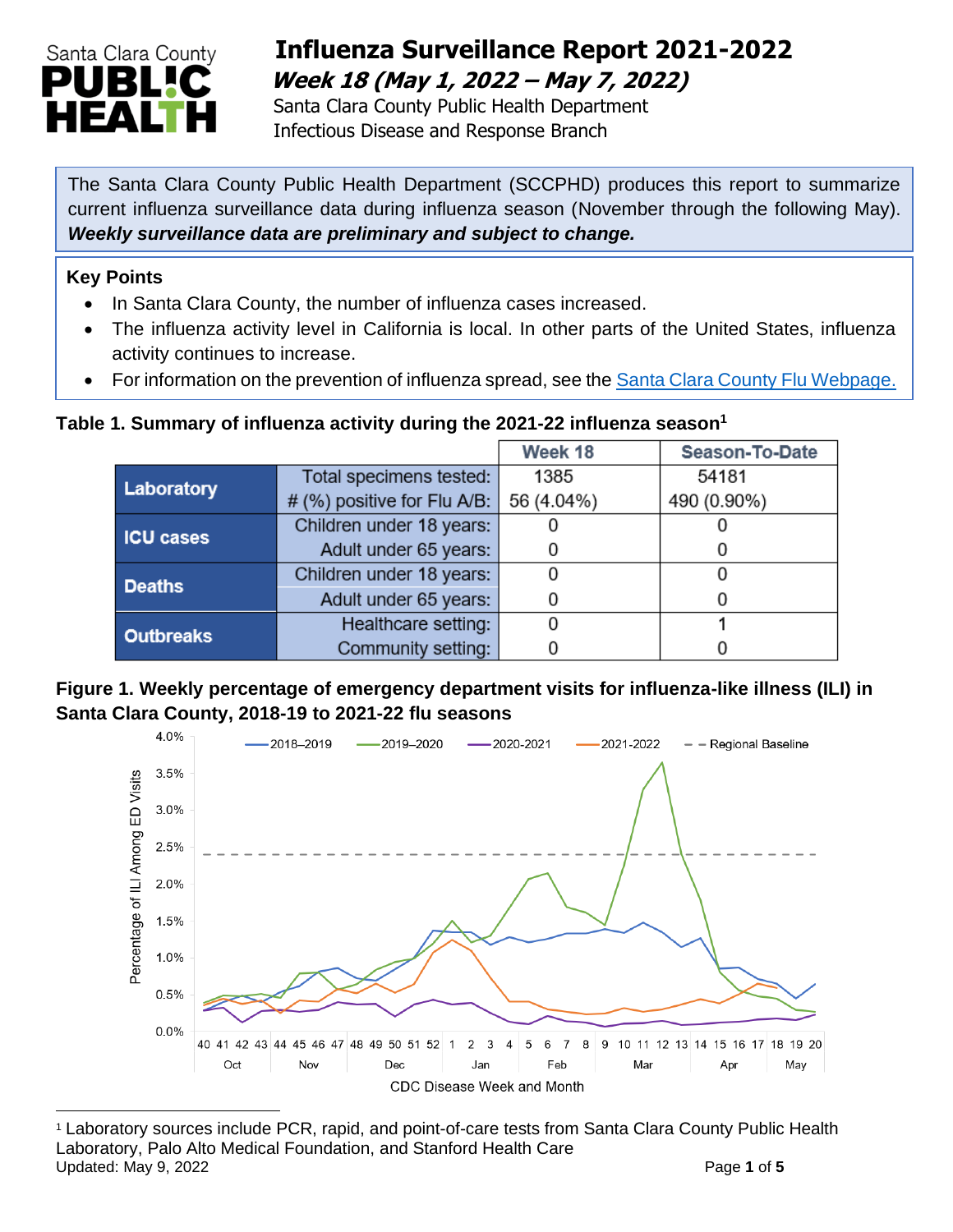

 Santa Clara County Public Health Department Infectious Disease and Response Branch

## **Influenza Virologic Surveillance**





<sup>&</sup>lt;sup>2</sup> Laboratory sources include PCR, rapid, and point-of-care tests from Santa Clara County Public Health Laboratory, Palo Alto Medical Foundation, and Stanford Health Care. Limitations of Figure 2 data include presence of out-of-jurisdiction cases, inability to subtype influenza by certain laboratories, and potential missed influenza cases tested by alternate laboratories in the county.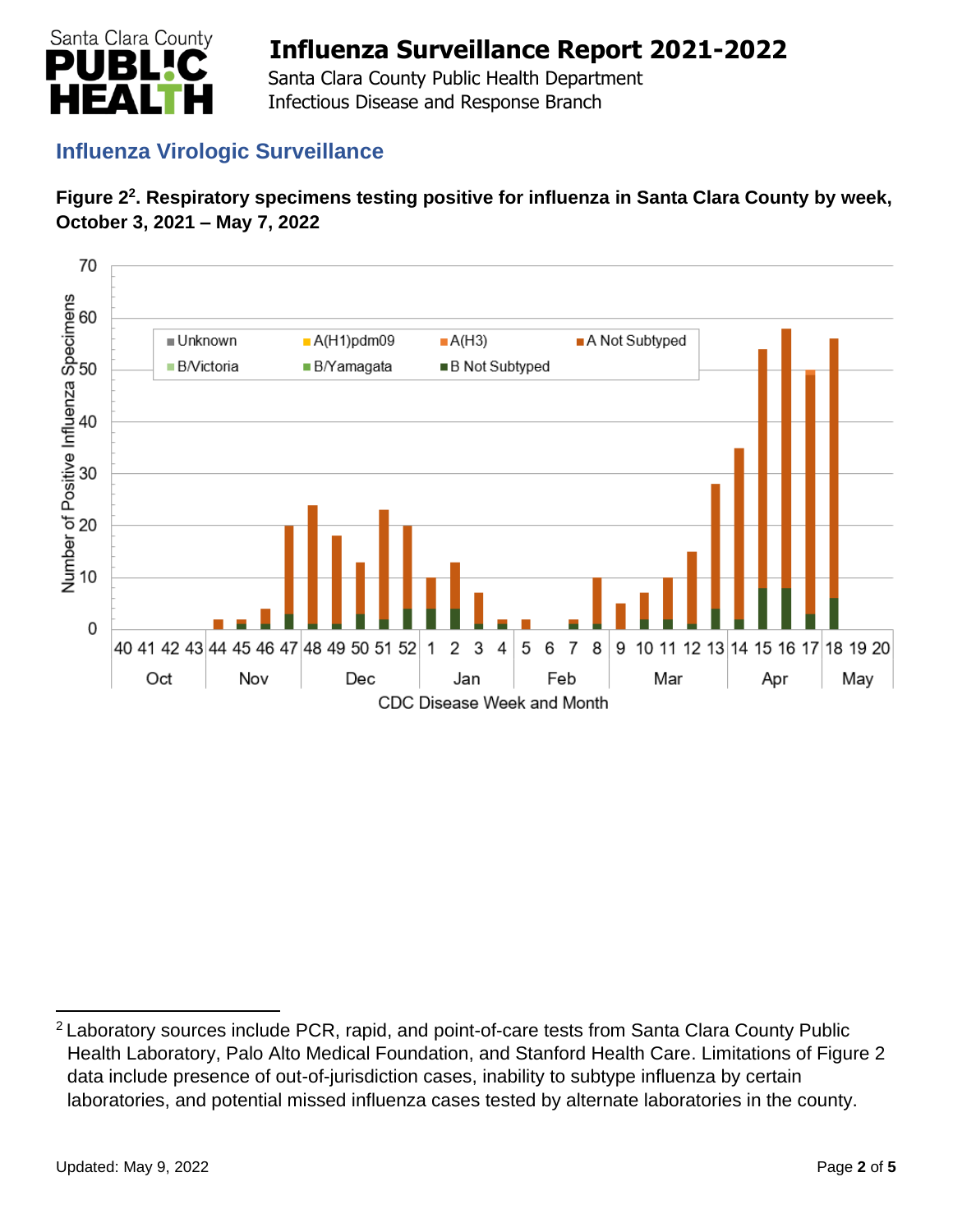

 Santa Clara County Public Health Department Infectious Disease and Response Branch

## **Laboratory-Confirmed Influenza ICU Cases, Deaths, and Outbreaks**

As of May 7, 2022, no laboratory-confirmed influenza cases requiring ICU level care or influenzaassociated deaths among persons under 65 years old were reported in Santa Clara County for the current flu season (Figure 3, Figure 4). Cases aged 65 years and older are not reportable. Additionally, one laboratory-confirmed influenza outbreak has been reported in a healthcare or community setting for the  $2021 - 2022$  influenza season (Figure 5).

#### **Figure 3 3 . Laboratory-confirmed influenza ICU cases and deaths among individuals aged 0-64 years by week of onset in Santa Clara County, October 3, 2021 – May 7, 2022**



CDC Disease Week and Month



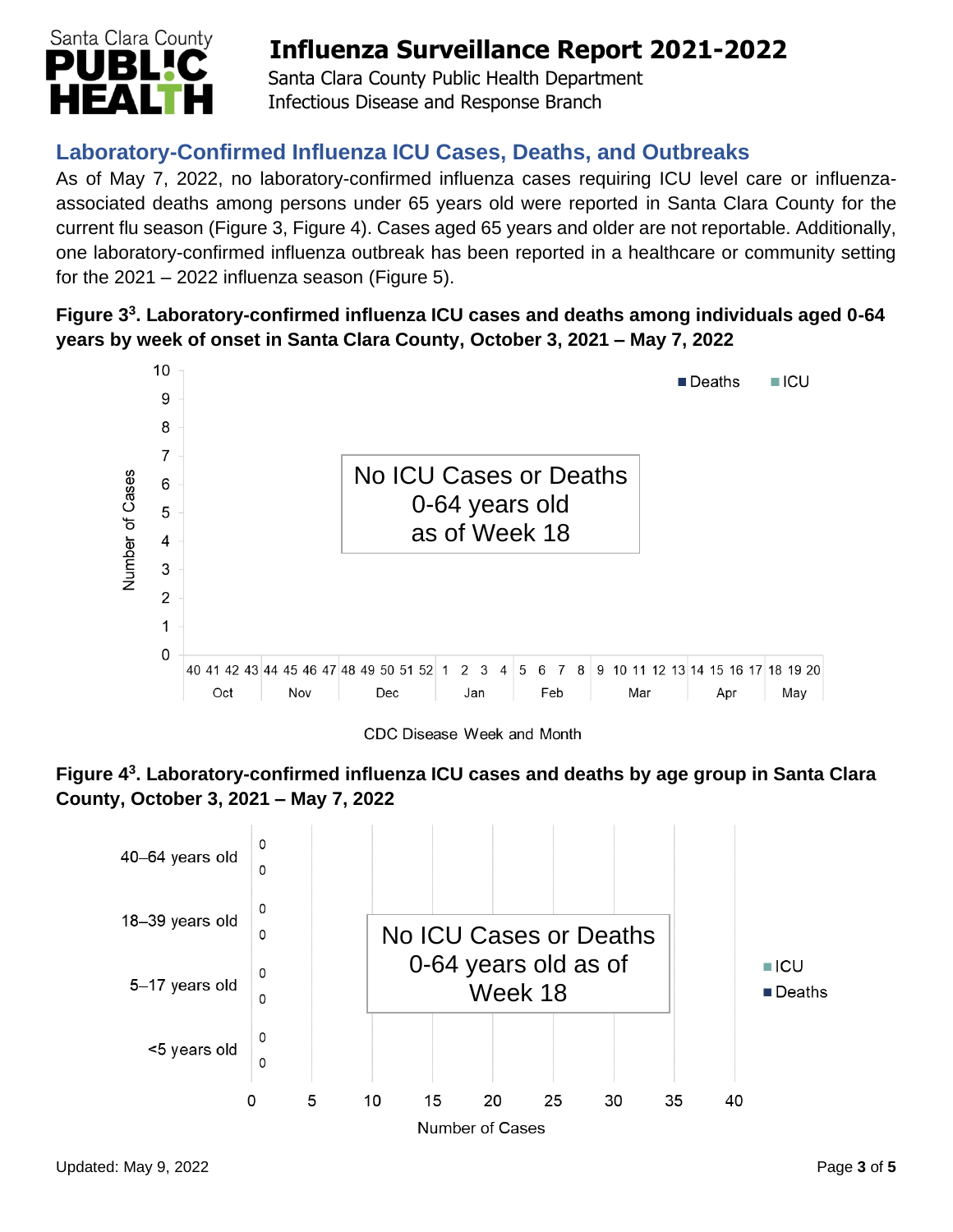

 Santa Clara County Public Health Department Infectious Disease and Response Branch

#### **Figure 5 3 . Laboratory-confirmed healthcare and community outbreaks by outbreak onset week in Santa Clara County, October 3, 2021 – May 7, 2022**



## **Statewide and Nationwide Influenza Surveillance**

|                                      | <b>CALIFORNIA</b>                                                                   |                | <b>UNITED STATES</b> |                |
|--------------------------------------|-------------------------------------------------------------------------------------|----------------|----------------------|----------------|
|                                      | Week 17                                                                             | Season-To-Date | Week 17              | Season-To-Date |
| Season influenza activity            | <b>Local and increasing in California</b><br>and throughout other parts of the U.S. |                |                      |                |
| <b>Predominant Virus Circulating</b> | Flu A                                                                               | Flu A          | Flu A                | Flu A          |
| # Of Flu-Coded Deaths                | 3                                                                                   | 48             | 27                   | 1780           |
| # Of Flu-Associated Pediatric Deaths | 0                                                                                   | 0              |                      | 24             |

For more information, visit the [CDPH Influenza Webpage](http://www.cdph.ca.gov/Programs/CID/DCDC/Pages/Immunization/Influenza.aspx) and the CDC U.S. Influenza Surveillance [Webpage.](http://www.cdc.gov/flu/weekly/)

<sup>&</sup>lt;sup>3</sup> The source for Figures 3, 4, and 5 is the California Reportable Diseases Information Exchange (CalREDIE) system. Data are provisional as of 5/9/2022.